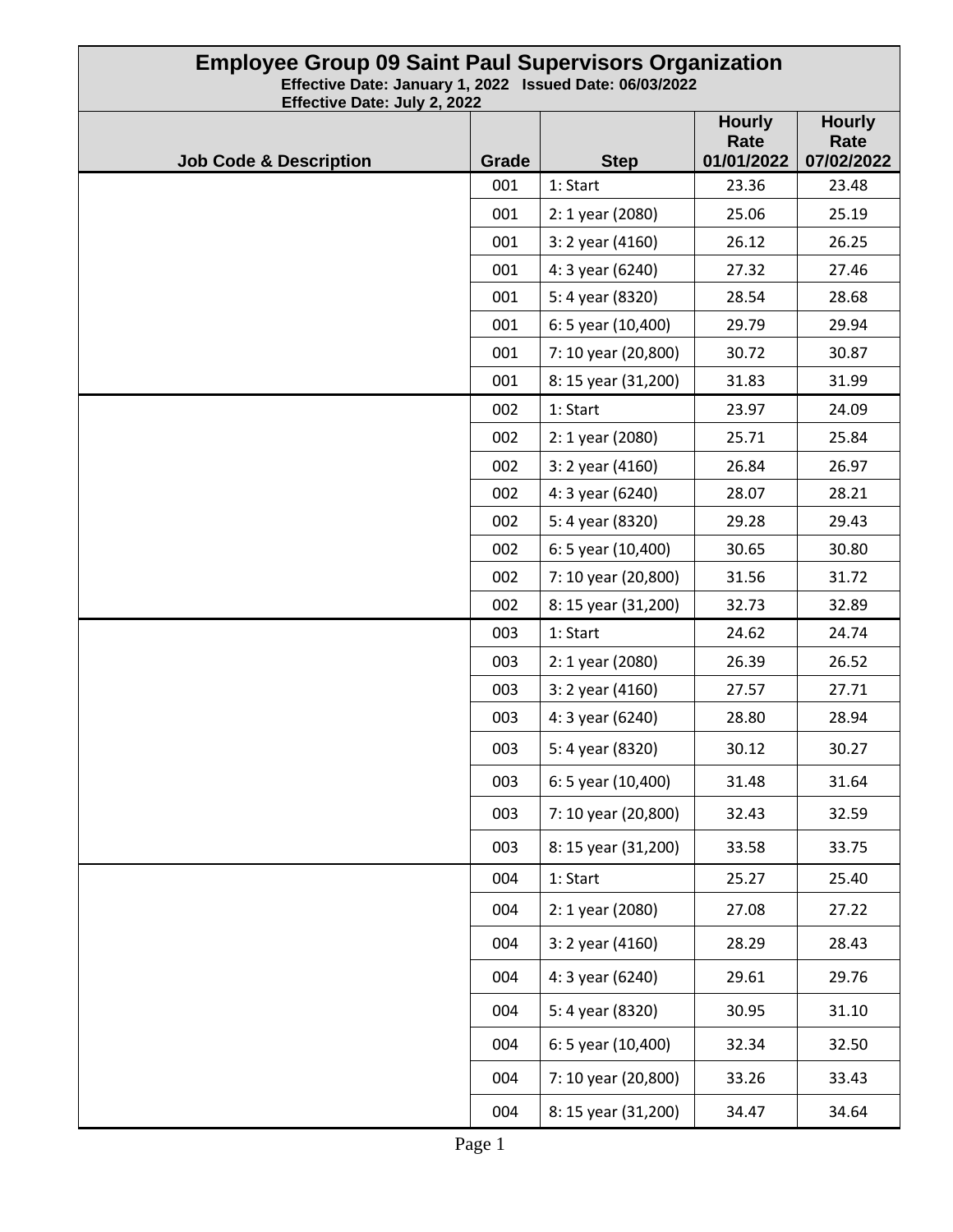|                                 | 005 | 1: Start            | 25.97 | 26.10 |
|---------------------------------|-----|---------------------|-------|-------|
|                                 | 005 | 2: 1 year (2080)    | 27.78 | 27.92 |
|                                 | 005 | 3: 2 year (4160)    | 29.12 | 29.27 |
|                                 | 005 | 4: 3 year (6240)    | 30.40 | 30.55 |
|                                 | 005 | 5: 4 year (8320)    | 31.77 | 31.93 |
|                                 | 005 | 6: 5 year (10,400)  | 33.19 | 33.36 |
|                                 | 005 | 7: 10 year (20,800) | 34.19 | 34.36 |
|                                 | 005 | 8: 15 year (31,200) | 35.43 | 35.61 |
| 910030 PARK FACILITY SUPERVISOR | 006 | 1: Start            | 26.63 | 26.76 |
|                                 | 006 | 2: 1 year (2080)    | 28.58 | 28.72 |
|                                 | 006 | 3: 2 year (4160)    | 29.89 | 30.04 |
|                                 | 006 | 4: 3 year (6240)    | 31.22 | 31.38 |
|                                 | 006 | 5: 4 year (8320)    | 32.64 | 32.80 |
|                                 | 006 | 6: 5 year (10,400)  | 34.12 | 34.29 |
|                                 | 006 | 7: 10 year (20,800) | 35.14 | 35.32 |
|                                 | 006 | 8: 15 year (31,200) | 36.42 | 36.60 |
|                                 | 007 | 1: Start            | 27.25 | 27.39 |
|                                 | 007 | 2: 1 year (2080)    | 29.25 | 29.40 |
|                                 | 007 | 3: 2 year (4160)    | 30.57 | 30.72 |
|                                 | 007 | 4: 3 year (6240)    | 31.96 | 32.12 |
|                                 | 007 | 5: 4 year (8320)    | 33.39 | 33.56 |
|                                 | 007 | 6: 5 year (10,400)  | 34.92 | 35.09 |
|                                 | 007 | 7: 10 year (20,800) | 35.97 | 36.15 |
|                                 | 007 | 8: 15 year (31,200) | 37.28 | 37.47 |
| 630310 IMPOUND LOT SUPERVISOR   | 008 | 1: Start            | 28.08 | 28.22 |
|                                 | 008 | 2: 1 year (2080)    | 30.16 | 30.31 |
|                                 | 008 | 3: 2 year (4160)    | 31.52 | 31.68 |
|                                 | 008 | 4: 3 year (6240)    | 32.90 | 33.06 |
|                                 | 008 | 5: 4 year (8320)    | 34.41 | 34.58 |
|                                 | 008 | 6: 5 year (10,400)  | 36.04 | 36.22 |
|                                 | 008 | 7: 10 year (20,800) | 37.12 | 37.31 |
|                                 | 008 | 8: 15 year (31,200) | 38.49 | 38.68 |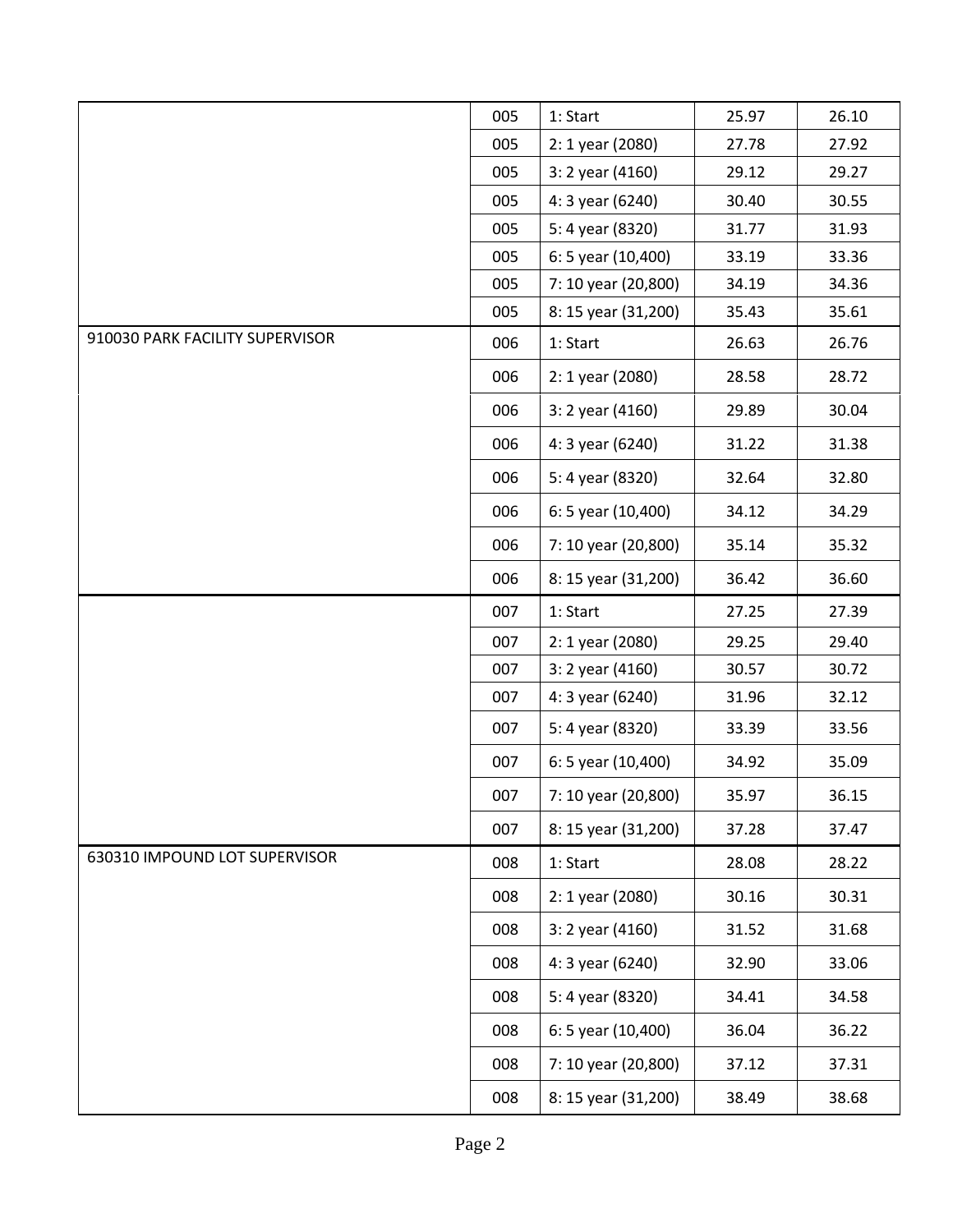|                                                                        | 009 | 1: Start            | 28.83 | 28.97 |
|------------------------------------------------------------------------|-----|---------------------|-------|-------|
|                                                                        | 009 | 2: 1 year (2080)    | 30.97 | 31.12 |
|                                                                        | 009 | 3: 2 year (4160)    | 32.36 | 32.52 |
|                                                                        | 009 | 4: 3 year (6240)    | 33.85 | 34.02 |
|                                                                        | 009 | 5: 4 year (8320)    | 35.40 | 35.58 |
|                                                                        | 009 | 6: 5 year (10,400)  | 37.04 | 37.23 |
|                                                                        | 009 | 7: 10 year (20,800) | 38.11 | 38.30 |
|                                                                        | 009 | 8: 15 year (31,200) | 39.54 | 39.74 |
| 950030 CIRCULATION COORDINATOR~S~<br>221220 DATA RELEASE COORDINATOR   | 010 | 1: Start            | 29.65 | 29.80 |
| 600030 EMERGENCY PLANNING AND SECURITY                                 | 010 | 2: 1 year (2080)    | 31.77 | 31.93 |
| <b>SUPERVISOR</b>                                                      | 010 | 3: 2 year (4160)    | 33.23 | 33.40 |
| 900201 EVENTS COORDINATOR<br>820220 HORTICULTURE SUPERVISOR            | 010 | 4: 3 year (6240)    | 34.78 | 34.95 |
| 200130 OFFICE MANAGER                                                  | 010 | 5: 4 year (8320)    | 36.36 | 36.54 |
| 630130 PARKS SAFETY & SECURITY SUPERVISOR                              | 010 | 6: 5 year (10,400)  | 38.02 | 38.21 |
|                                                                        | 010 | 7: 10 year (20,800) | 39.21 | 39.41 |
|                                                                        | 010 | 8: 15 year (31,200) | 40.68 | 40.88 |
|                                                                        | 010 | 9: FROZEN RATE      | 38.43 | 38.43 |
| 910301 GOLF PRO/MANAGER                                                | 011 | 1: Start            | 30.43 | 30.58 |
|                                                                        | 011 | 2: 1 year (2080)    | 32.68 | 32.84 |
|                                                                        | 011 | 3: 2 year (4160)    | 34.18 | 34.35 |
|                                                                        | 011 | 4: 3 year (6240)    | 35.74 | 35.92 |
|                                                                        | 011 | 5: 4 year (8320)    | 37.40 | 37.59 |
|                                                                        | 011 | 6: 5 year (10,400)  | 39.13 | 39.33 |
|                                                                        | 011 | 7: 10 year (20,800) | 40.20 | 40.40 |
|                                                                        | 011 | 8: 15 year (31,200) | 41.82 | 42.03 |
| 810630 BUILDING AND FACILITY SUPERVISOR<br>200140 OFFICE ADMINISTRATOR | 012 | 1: Start            | 31.24 | 31.40 |
|                                                                        | 012 | 2: 1 year (2080)    | 33.57 | 33.74 |
|                                                                        | 012 | 3: 2 year (4160)    | 35.09 | 35.27 |
|                                                                        | 012 | 4: 3 year (6240)    | 36.71 | 36.89 |
|                                                                        | 012 | 5: 4 year (8320)    | 38.41 | 38.60 |
|                                                                        | 012 | 6: 5 year (10,400)  | 40.18 | 40.38 |
|                                                                        | 012 | 7: 10 year (20,800) | 41.45 | 41.66 |
|                                                                        | 012 | 8: 15 year (31,200) | 42.97 | 43.18 |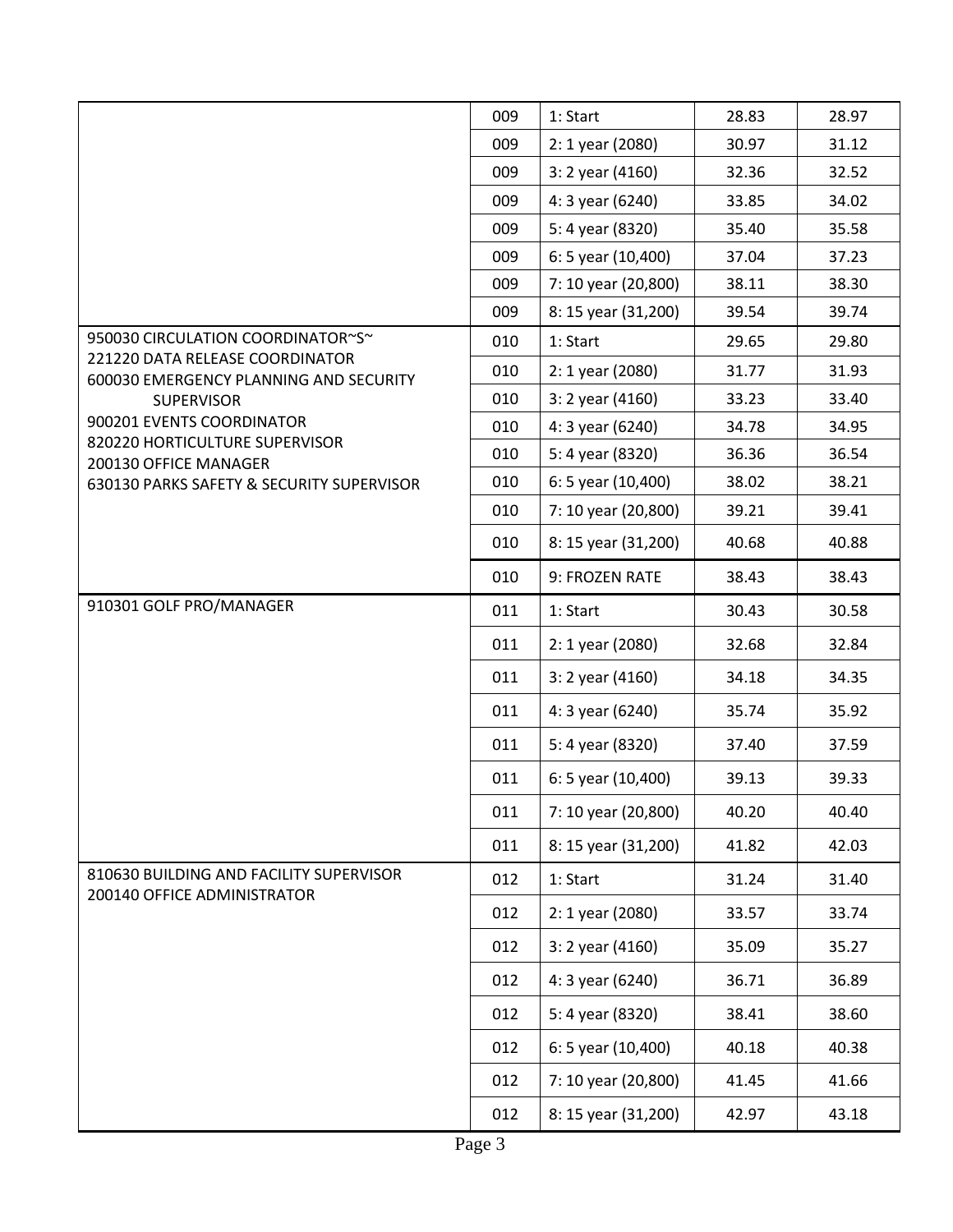| 130120 BUSINESS ASSISTANCE PROGRAM                                                     | 013 | 1: Start            | 32.09 | 32.25 |
|----------------------------------------------------------------------------------------|-----|---------------------|-------|-------|
| <b>SUPERVISOR</b><br>920420 FACILITY/PROGRAM SUPERVISOR                                | 013 | 2: 1 year (2080)    | 34.49 | 34.66 |
| 700520 RECYCLING PROGRAMS SUPERVISOR                                                   | 013 | 3: 2 year (4160)    | 36.09 | 36.27 |
| 510210 SENIOR SAFETY OFFICER                                                           | 013 | 4: 3 year (6240)    | 37.70 | 37.89 |
|                                                                                        | 013 | 5: 4 year (8320)    | 39.46 | 39.66 |
|                                                                                        | 013 | 6: 5 year (10,400)  | 41.34 | 41.55 |
|                                                                                        | 013 | 7: 10 year (20,800) | 42.57 | 42.78 |
|                                                                                        | 013 | 8: 15 year (31,200) | 44.14 | 44.36 |
| 160020 MARKETING AND PUBLIC RELATIONS<br><b>MANAGER</b>                                | 014 | 1: Start            | 32.97 | 33.13 |
| 220520 WATER CUSTOMER SERVICE and BILLING                                              | 014 | 2: 1 year (2080)    | 35.43 | 35.61 |
| <b>SUPERVISOR</b>                                                                      | 014 | 3: 2 year (4160)    | 37.06 | 37.25 |
|                                                                                        | 014 | 4: 3 year (6240)    | 38.79 | 38.98 |
|                                                                                        | 014 | 5: 4 year (8320)    | 40.57 | 40.77 |
|                                                                                        | 014 | 6: 5 year (10,400)  | 42.47 | 42.68 |
|                                                                                        | 014 | 7: 10 year (20,800) | 43.75 | 43.97 |
|                                                                                        | 014 | 8: 15 year (31,200) | 45.40 | 45.63 |
| 420030 ENGINEERING TECHNICIAN SUPERVISOR<br>420120 ENGINEERING TECHNICIAN SUPERVISOR - | 015 | 1: Start            | 33.90 | 34.07 |
| <b>WATER UTILITY</b>                                                                   | 015 | 2: 1 year (2080)    | 36.41 | 36.59 |
|                                                                                        | 015 | 3: 2 year (4160)    | 38.06 | 38.25 |
|                                                                                        | 015 | 4: 3 year (6240)    | 39.85 | 40.05 |
|                                                                                        | 015 | 5: 4 year (8320)    | 41.68 | 41.89 |
|                                                                                        | 015 | 6: 5 year (10,400)  | 43.63 | 43.85 |
|                                                                                        | 015 | 7: 10 year (20,800) | 45.00 | 45.23 |
|                                                                                        | 015 | 8: 15 year (31,200) | 46.70 | 46.93 |
| 110701 ADMINISTRATIVE ASSISTANT<br>110701 ADMINISTRATIVE ASSISTANT (U)                 | 016 | 1: Start            | 34.85 | 35.02 |
| 930080 AQUATICS AND SPECIAL SERVICES PROGRAM                                           | 016 | 2: 1 year (2080)    | 37.42 | 37.61 |
| <b>SUPERVISOR</b><br>850031 COMMUNICATION SERVICES AND                                 | 016 | 3: 2 year (4160)    | 39.18 | 39.38 |
| <b>MAINTENANCE SUPERVISOR</b>                                                          | 016 | 4: 3 year (6240)    | 40.98 | 41.18 |
| 800030 NATURAL RESOURCES SUPERVISOR<br>800220 URBAN FORESTER SUPERVISOR                | 016 | 5: 4 year (8320)    | 42.88 | 43.09 |
| 850130 VIDEO PRODUCTION SUPERVISOR                                                     | 016 | 6: 5 year (10,400)  | 44.89 | 45.11 |
|                                                                                        | 016 | 7: 10 year (20,800) | 46.25 | 46.48 |
|                                                                                        | 016 | 8: 15 year (31,200) | 48.00 | 48.24 |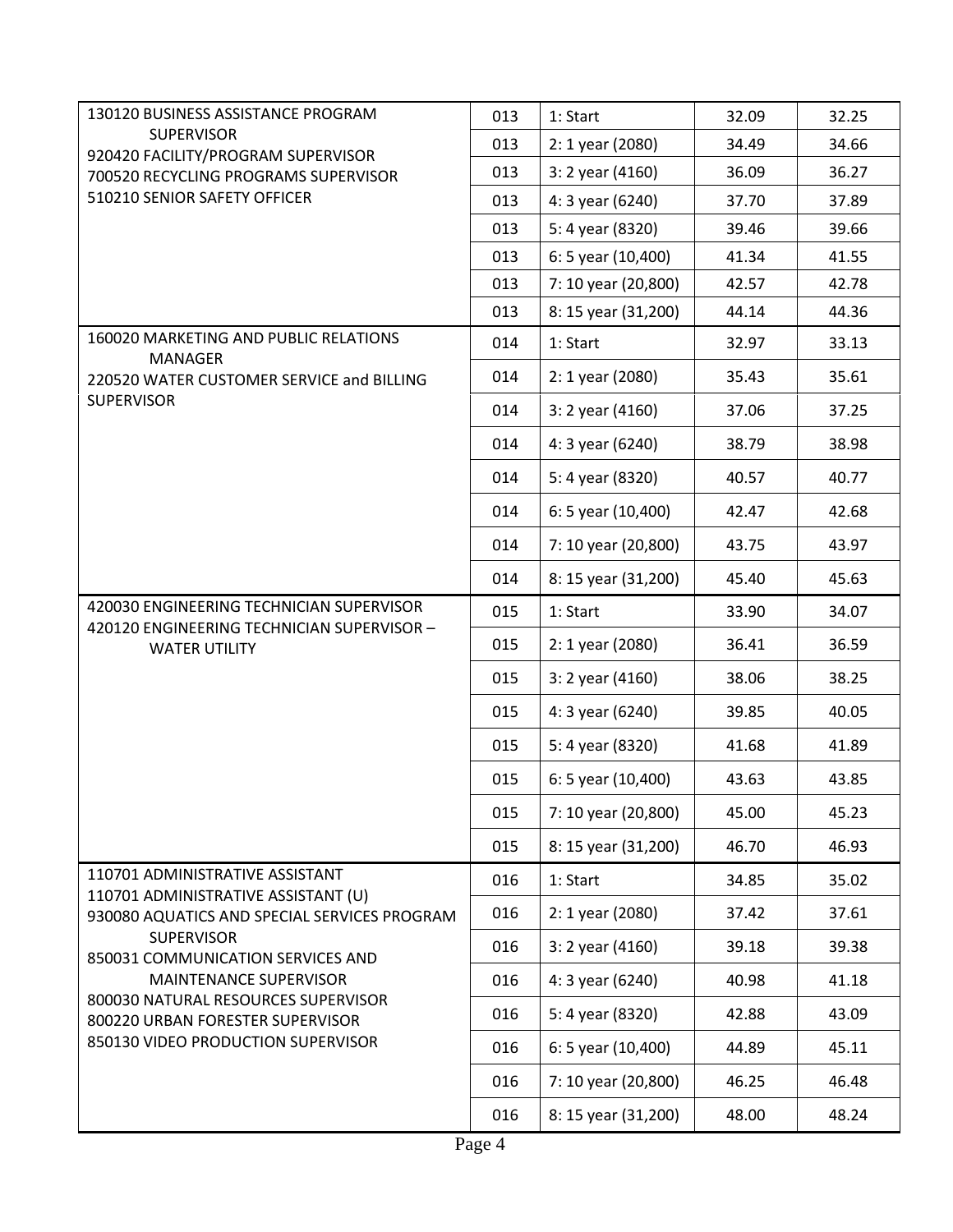| 540030 SENIOR PUBLIC HEALTH NURSE~S~<br>810430 SUPERVISOR OF TRAFFIC MAINTENANCE    | 017 | 1: Start            | 35.80 | 35.98 |
|-------------------------------------------------------------------------------------|-----|---------------------|-------|-------|
| 140220 WATER CONTROL SYSTEMS INFORMATION<br><b>SUPERVISOR</b>                       | 017 | 2: 1 year (2080)    | 38.47 | 38.66 |
|                                                                                     | 017 | 3: 2 year (4160)    | 40.23 | 40.43 |
|                                                                                     | 017 | 4: 3 year (6240)    | 42.08 | 42.29 |
|                                                                                     | 017 | 5: 4 year (8320)    | 44.05 | 44.27 |
|                                                                                     | 017 | 6: 5 year (10,400)  | 46.14 | 46.37 |
|                                                                                     | 017 | 7: 10 year (20,800) | 47.57 | 47.81 |
|                                                                                     | 017 | 8: 15 year (31,200) | 49.39 | 49.64 |
| 950420 COMMUNITY AND DIGITAL SERVICES<br><b>MANAGER</b>                             | 018 | 1: Start            | 36.78 | 36.96 |
| 130030 CONTRACT COMPLIANCE SUPERVISOR<br>900020 EDUCATION AND CONSERVATION CURATOR  | 018 | 2: 1 year (2080)    | 39.50 | 39.70 |
| 700220 ENVIRONMENTAL HEALTH PROGRAM<br><b>SUPERVISOR</b>                            | 018 | 3: 2 year (4160)    | 41.40 | 41.61 |
| 950042 LIBRARIAN III                                                                | 018 | 4: 3 year (6240)    | 43.28 | 43.50 |
| 950050 MATERIALS MANAGEMENT SUPERVISOR<br>530220 MEDICAL TECHNOLOGIST SUPERVISOR~S~ | 018 | 5: 4 year (8320)    | 45.35 | 45.58 |
| 830050 MUNICIPAL GARAGE SUPERVISOR I<br>920150 PARK AND RECREATION PROGRAM          | 018 | 6: 5 year (10,400)  | 47.45 | 47.69 |
| <b>SUPERVISOR</b>                                                                   | 018 | 7: 10 year (20,800) | 48.94 | 49.18 |
| 210050 PRINT SERVICES OPERATIONS MANAGER                                            | 018 | 8: 15 year (31,200) | 50.71 | 50.96 |
| 400220 DESIGN SUPERVISOR<br>720050 HISTORIC PRESERVATION SUPERVISOR                 | 019 | 1: Start            | 37.81 | 38.00 |
| 730030 SUPERVISOR OF REHABILITATION                                                 | 019 | 2: 1 year (2080)    | 40.62 | 40.82 |
|                                                                                     | 019 | 3: 2 year (4160)    | 42.51 | 42.72 |
|                                                                                     | 019 | 4: 3 year (6240)    | 44.50 | 44.72 |
|                                                                                     | 019 | 5: 4 year (8320)    | 46.58 | 46.81 |
|                                                                                     | 019 | 6: 5 year (10,400)  | 48.81 | 49.05 |
|                                                                                     | 019 | 7: 10 year (20,800) | 50.26 | 50.51 |
|                                                                                     | 019 | 8: 15 year (31,200) | 52.18 | 52.44 |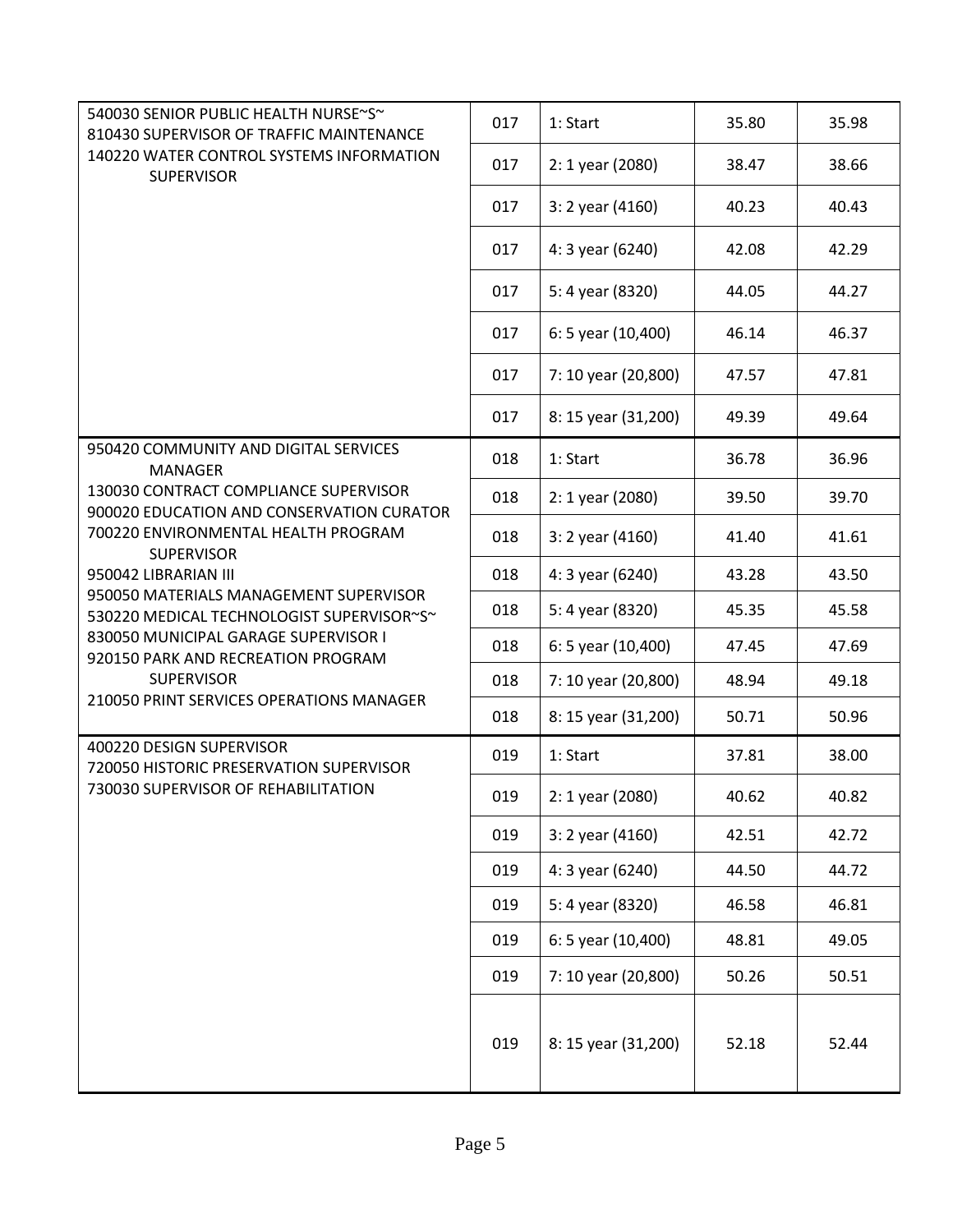| 300113 ACCOUNTANT IV                                                   |     |                     |       |       |
|------------------------------------------------------------------------|-----|---------------------|-------|-------|
| 160120 BUSINESS IMPROVEMENT SUPERVISOR                                 | 020 | 1: Start            | 38.84 | 39.03 |
| 700030 CODE ENFORCEMENT SUPERVISOR                                     | 020 | 2: 1 year (2080)    | 41.79 | 42.00 |
| 130130 CONTRACT COMPLIANCE MANAGER                                     |     |                     |       |       |
| 940020 GENERAL CURATOR                                                 | 020 | 3: 2 year (4160)    | 43.73 | 43.95 |
| 820230 HORTICULTURE CURATOR<br>130320 HUMAN RIGHTS AND LABOR STANDARDS | 020 | 4: 3 year (6240)    | 45.76 | 45.99 |
| <b>SUPERVISOR</b>                                                      | 020 | 5: 4 year (8320)    | 47.92 | 48.16 |
| 950801 LIBRARY TECHNOLOGY MANAGER                                      |     |                     |       |       |
| 330030 LOAN SERVICING AND REAL ESTATE<br><b>SUPERVISOR</b>             | 020 | 6: 5 year (10,400)  | 50.16 | 50.41 |
| 800301 NATURAL RESOURCES MANAGER                                       | 020 | 7: 10 year (20,800) | 51.68 | 51.94 |
| 340020 PROCUREMENT MANAGER                                             |     |                     |       |       |
| 160030 PUBLIC SERVICE MANAGER                                          |     |                     |       |       |
| 350050 REAL ESTATE SUPERVISOR                                          | 020 | 8: 15 year (31,200) | 53.66 | 53.93 |
| 830060 VEHICLE AND EQUIPMENT SERVICES                                  |     |                     |       |       |
| <b>SUPERVISOR</b>                                                      |     |                     |       |       |
| 430020 CHIEF SURVEYOR                                                  | 021 | 1: Start            | 39.91 | 40.11 |
| 350020 REAL ESTATE AND ASSESSMENT SUPERVISOR                           | 021 | 2: 1 year (2080)    | 42.93 | 43.14 |
|                                                                        | 021 | 3: 2 year (4160)    | 44.93 | 45.15 |
|                                                                        | 021 | 4: 3 year (6240)    | 47.05 | 47.29 |
|                                                                        | 021 | 5: 4 year (8320)    | 49.29 | 49.54 |
|                                                                        | 021 | 6: 5 year (10,400)  | 51.56 | 51.82 |
|                                                                        | 021 | 7: 10 year (20,800) | 53.14 | 53.41 |
|                                                                        | 021 | 8: 15 year (31,200) | 55.19 | 55.47 |
| 400231 DESIGN AND CONSTRUCTION SUPERVISOR                              | 022 | 1: Start            | 41.03 | 41.24 |
| 700130 LICENSING MANAGER<br>710020 PLAN REVIEW SUPERVISOR              | 022 | 2: 1 year (2080)    | 44.14 | 44.36 |
|                                                                        | 022 | 3: 2 year (4160)    | 46.21 | 46.44 |
|                                                                        | 022 | 4: 3 year (6240)    | 48.38 | 48.62 |
|                                                                        | 022 | 5: 4 year (8320)    | 50.64 | 50.89 |
|                                                                        | 022 | 6: 5 year (10,400)  | 53.02 | 53.29 |
|                                                                        | 022 | 7: 10 year (20,800) | 54.68 | 54.95 |
|                                                                        | 022 | 8: 15 year (31,200) | 56.74 | 57.02 |
| 300114 ACCOUNTANT V                                                    | 023 | 1: Start            | 42.19 | 42.40 |
|                                                                        | 023 | 2: 1 year (2080)    | 45.39 | 45.62 |
|                                                                        | 023 | 3: 2 year (4160)    | 47.50 | 47.74 |
|                                                                        | 023 | 4: 3 year (6240)    | 49.73 | 49.98 |
|                                                                        | 023 | 5: 4 year (8320)    | 52.11 | 52.37 |
|                                                                        | 023 | 6: 5 year (10,400)  | 54.54 | 54.81 |
|                                                                        | 023 | 7: 10 year (20,800) | 56.27 | 56.55 |
|                                                                        | 023 | 8: 15 year (31,200) | 58.42 | 58.71 |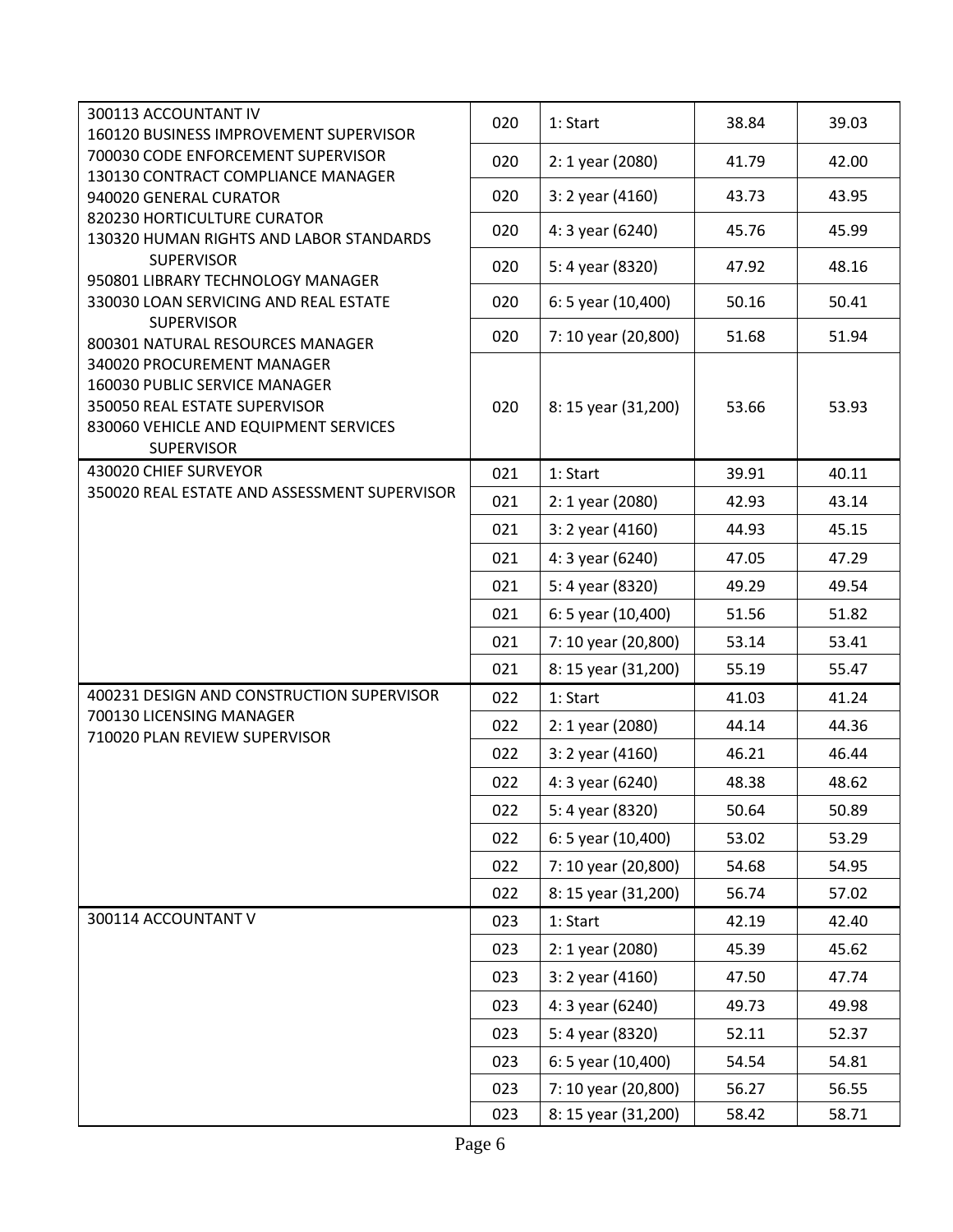| 850140 COMMUNICATIONS & DIGITAL MEDIA                                            | 024 | 1: Start                 | 43.34 | 43.56 |
|----------------------------------------------------------------------------------|-----|--------------------------|-------|-------|
| <b>MANAGER</b>                                                                   |     |                          |       |       |
| 740030 DSI FIRE SAFETY MANAGER<br>310030 GRANTS COMPLIANCE SUPERVISOR            | 024 | 2: 1 year (2080)         | 46.62 | 46.85 |
| 700040 HOUSING AND CODE ENFORCEMENT                                              | 024 | 3: 2 year (4160)         | 48.85 | 49.09 |
| <b>MANAGER</b>                                                                   | 024 | 4: 3 year (6240)         | 51.16 | 51.42 |
| 730040 HOUSING TEAM SUPERVISOR<br>630320 IMPOUND LOT MANAGER                     | 024 | 5: 4 year (8320)         | 53.55 | 53.82 |
| 900501 PARKS AND RECREATION ASSET MANAGER                                        | 024 | 6: 5 year (10,400)       | 56.10 | 56.38 |
| 400113 SENIOR LANDSCAPE ARCHITECT<br>700120 ZONING MANAGER                       | 024 | 7: 10 year (20,800)      | 57.81 | 58.10 |
|                                                                                  | 024 | 8: 15 year (31,200)      | 60.01 | 60.31 |
| 140115 IS INFORMATION/TECHNICAL ANALYST VI                                       | 24T | 1: Start                 | 43.34 | 43.56 |
| 140413 IS SYSTEMS CONSULTANT IV                                                  | 24T | 2: 1 year (2080)         | 46.62 | 46.85 |
|                                                                                  | 24T | 3: 1.5 year (3120)       | 47.74 | 47.98 |
|                                                                                  | 24T | 4: 2 year (4160)         | 48.85 | 49.09 |
|                                                                                  | 24T | 5: 2.5 year (5200)       | 50.00 | 50.25 |
|                                                                                  | 24T | 6: 3 year (6240)         | 51.16 | 51.42 |
|                                                                                  | 24T | 7: 3.5 year (7280)       | 52.36 | 52.62 |
|                                                                                  | 24T | 8: 4 year (8320)         | 53.55 | 53.82 |
|                                                                                  | 24T | 9: 4.5 year (9360)       | 54.84 | 55.11 |
|                                                                                  | 24T | 10: 5 year (10,400)      | 56.10 | 56.38 |
|                                                                                  | 24T | 11: 10 year<br>(20, 800) | 57.81 | 58.10 |
|                                                                                  | 24T | 12: 15 year<br>(31, 200) | 60.01 | 60.31 |
| 410301 ASSISTANT DIVISION MANAGER - SAINT PAUL<br><b>REGIONAL WATER SERVICES</b> | 025 | 1: Start                 | 44.54 | 44.76 |
| 410013 CIVIL ENGINEER IV                                                         | 025 | 2: 1 year (2080)         | 48.00 | 48.24 |
| 410113 CIVIL ENGINEER IV-SPRWS<br>140601 INFORMATION SERVICES MANAGER - SPRWS    | 025 | 3: 2 year (4160)         | 50.25 | 50.50 |
| 810730 LIBRARY FACILITIES MANAGER<br>830051 MUNICIPAL GARAGE SUPERVISOR II       | 025 | 4: 3 year (6240)         | 52.57 | 52.83 |
| 530040 WATER QUALITY SUPERVISOR                                                  | 025 | 5: 4 year (8320)         | 55.05 | 55.33 |
|                                                                                  | 025 | 6: 5 year (10,400)       | 57.69 | 57.98 |
|                                                                                  | 025 | 7: 10 year (20,800)      | 59.50 | 59.80 |
|                                                                                  | 025 | 8: 15 year (31,200)      | 61.73 | 62.04 |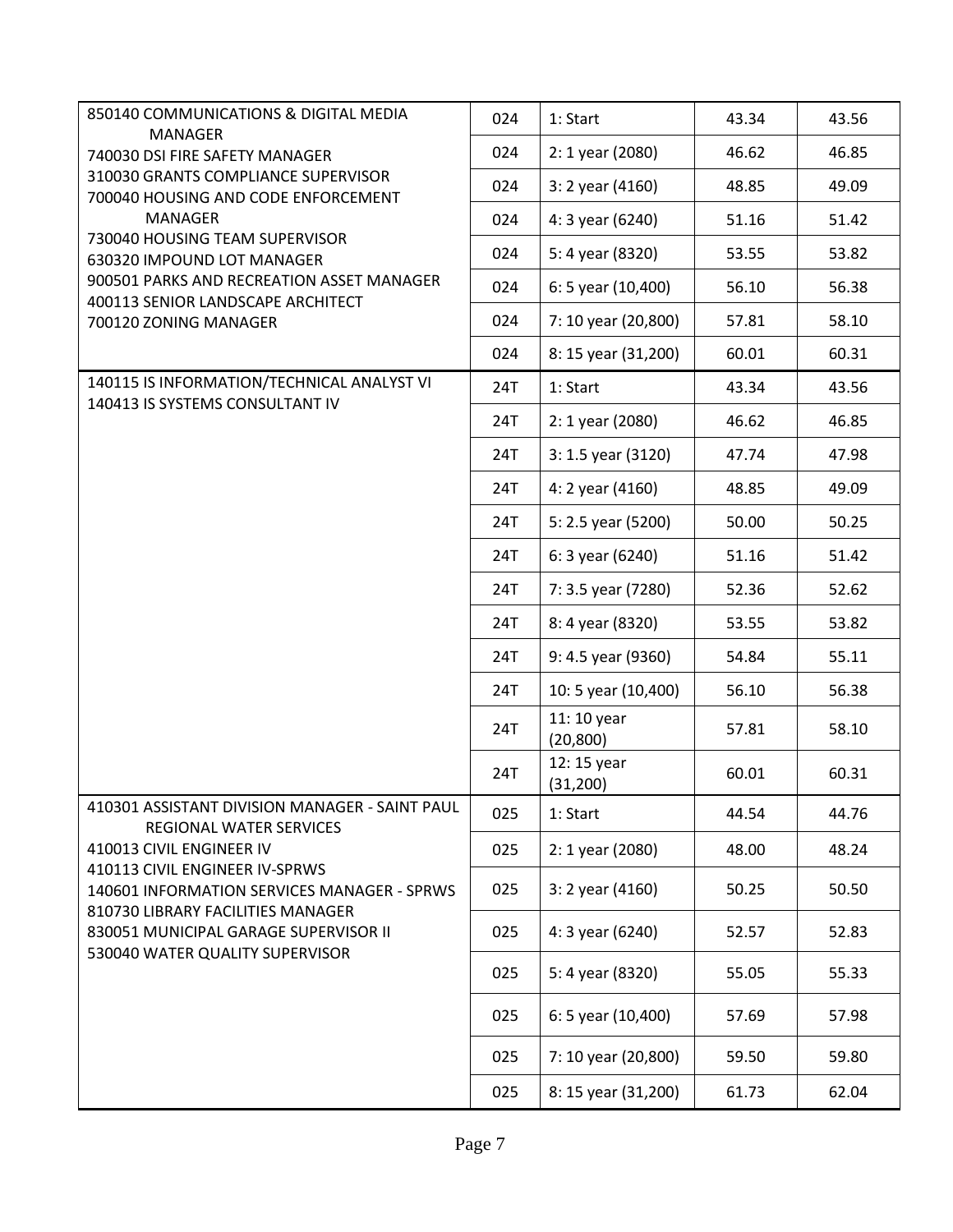| 111801 BUILDING OFFICIAL<br>520120 FORENSIC LAB MANAGER                 | 026 | 1: Start            | 45.82 | 46.05 |
|-------------------------------------------------------------------------|-----|---------------------|-------|-------|
| 540230 HEALTH ADMINISTRATION MANAGER~S~                                 | 026 | 2: 1 year (2080)    | 49.36 | 49.61 |
| 400301 PRINCIPAL DESIGNER<br>360030 PROGRAM ADMINISTRATOR               | 026 | 3: 2 year (4160)    | 51.60 | 51.86 |
| 350040 REAL ESTATE AND ASSESSMENT MANAGER<br>140701 TECHNOLOGY MANAGER  | 026 | 4: 3 year (6240)    | 54.11 | 54.38 |
|                                                                         | 026 | 5: 4 year (8320)    | 56.66 | 56.94 |
|                                                                         | 026 | 6: 5 year (10,400)  | 59.35 | 59.65 |
|                                                                         | 026 | 7: 10 year (20,800) | 61.18 | 61.49 |
|                                                                         | 026 | 8: 15 year (31,200) | 63.51 | 63.83 |
| 720030 CITY PLANNING ADMINISTRATOR                                      | 027 | 1: Start            | 47.09 | 47.33 |
|                                                                         | 027 | 2: 1 year (2080)    | 50.70 | 50.95 |
|                                                                         | 027 | 3: 2 year (4160)    | 53.11 | 53.38 |
|                                                                         | 027 | 4: 3 year (6240)    | 55.63 | 55.91 |
|                                                                         | 027 | 5: 4 year (8320)    | 58.26 | 58.55 |
|                                                                         | 027 | 6: 5 year (10,400)  | 61.05 | 61.36 |
|                                                                         | 027 | 7: 10 year (20,800) | 62.91 | 63.22 |
|                                                                         | 027 | 8: 15 year (31,200) | 65.32 | 65.65 |
| 111501 ADMINISTRATION MANAGER                                           | 028 | 1: Start            | 48.45 | 48.69 |
| 100701 DEPUTY DIRECTOR OF LIEP FOR LICENSES,                            | 028 | 2: 1 year (2080)    | 52.15 | 52.41 |
| PERMITS, AND CUSTOMER SERVICE<br>400120 PARKS AND RECREATION DESIGN AND | 028 | $3:2$ year (4160)   | 54.62 | 54.89 |
| <b>CONSTRUCTION MANAGER</b>                                             | 028 | 4: 3 year (6240)    | 57.24 | 57.53 |
| 900401 PARKS AND RECREATION MANAGER                                     | 028 | 5: 4 year (8320)    | 59.91 | 60.21 |
|                                                                         | 028 | 6: 5 year (10,400)  | 62.75 | 63.06 |
|                                                                         | 028 | 7: 10 year (20,800) | 64.76 | 65.08 |
|                                                                         | 028 | 8: 15 year (31,200) | 67.21 | 67.55 |
|                                                                         | 029 | 1: Start            | 49.81 | 50.06 |
|                                                                         | 029 | 2: 1 year (2080)    | 53.64 | 53.91 |
|                                                                         | 029 | 3: 2 year (4160)    | 56.17 | 56.45 |
|                                                                         | 029 | 4: 3 year (6240)    | 58.83 | 59.12 |
|                                                                         | 029 | 5: 4 year (8320)    | 61.66 | 61.97 |
|                                                                         | 029 | 6: 5 year (10,400)  | 64.60 | 64.92 |
|                                                                         | 029 | 7: 10 year (20,800) | 66.61 | 66.94 |
|                                                                         | 029 | 8: 15 year (31,200) | 69.14 | 69.49 |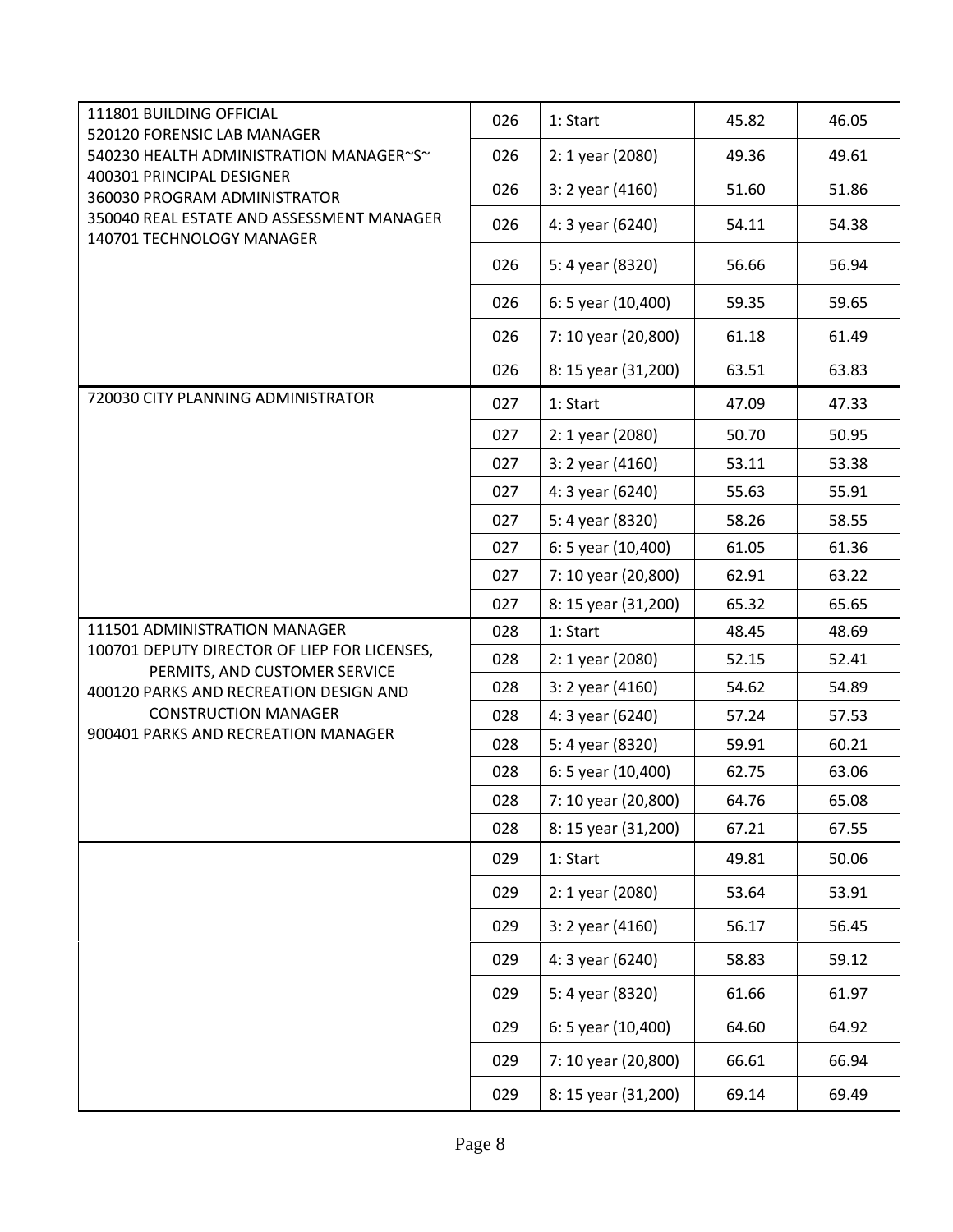| 410020 ASSISTANT CITY ENGINEER<br>410120 BUSINESS DIVISION MANAGER - SAINT PAUL             | 030 | 1: Start            | 51.22 | 51.48 |
|---------------------------------------------------------------------------------------------|-----|---------------------|-------|-------|
| REGIONAL WATER SERVICES<br>101801 DEPUTY DIRECTOR OF TECHNOLOGY AND                         | 030 | 2: 1 year (2080)    | 55.17 | 55.45 |
| COMMUNICATIONS (U)                                                                          | 030 | $3:2$ year (4160)   | 57.77 | 58.06 |
| 410121 DISTRIBUTION DIVISION MANAGER - SPRWS<br>410123 ENGINEERING DIVISION MANAGER - SAINT | 030 | 4: 3 year (6240)    | 60.49 | 60.79 |
| PAUL REGIONAL WATER SERVICES<br>100901 EXECUTIVE SERVICES MANAGER                           | 030 | 5: 4 year (8320)    | 63.41 | 63.73 |
| 410122 PRODUCTION DIVISION MANAGER-SPRWS                                                    | 030 | 6: 5 year (10,400)  | 66.41 | 66.74 |
| 320220 TREASURY MANAGER                                                                     | 030 | 7: 10 year (20,800) | 68.44 | 68.78 |
|                                                                                             | 030 | 8: 15 year (31,200) | 71.16 | 71.52 |
| 102001 ECONOMIC DEVELOPMENT MANAGER (U)                                                     | 031 | 1: Start            | 52.68 | 52.94 |
| 101201 PLANNING AND ECONOMIC DEVELOPMENT                                                    | 031 | 2: 1 year (2080)    | 56.72 | 57.00 |
| MANAGER (U)                                                                                 | 031 | 3: 2 year (4160)    | 59.44 | 59.74 |
|                                                                                             | 031 | 4: 3 year (6240)    | 62.26 | 62.57 |
|                                                                                             | 031 | 5: 4 year (8320)    | 65.21 | 65.54 |
|                                                                                             | 031 | 6: 5 year (10,400)  | 68.31 | 68.65 |
|                                                                                             | 031 | 7: 10 year (20,800) | 70.46 | 70.81 |
|                                                                                             | 031 | 8: 15 year (31,200) | 73.16 | 73.53 |
|                                                                                             | 032 | 1: Start            | 54.17 | 54.44 |
|                                                                                             | 032 | 2: 1 year (2080)    | 58.31 | 58.60 |
|                                                                                             | 032 | 3: 2 year (4160)    | 61.13 | 61.44 |
|                                                                                             | 032 | 4: 3 year (6240)    | 64.04 | 64.36 |
|                                                                                             | 032 | 5: 4 year (8320)    | 67.11 | 67.45 |
|                                                                                             | 032 | 6: 5 year (10,400)  | 70.31 | 70.66 |
|                                                                                             | 032 | 7: 10 year (20,800) | 72.52 | 72.88 |
|                                                                                             | 032 | 8: 15 year (31,200) | 75.28 | 75.66 |
| 410021 ASSOCIATE CITY ENGINEER                                                              | 033 | 1: Start            | 55.71 | 55.99 |
| 410130 CHIEF ENGINEER - SAINT PAUL REGIONAL<br><b>WATER SERVICES</b>                        | 033 | 2: 1 year (2080)    | 60.00 | 60.30 |
|                                                                                             | 033 | $3:2$ year (4160)   | 62.87 | 63.18 |
|                                                                                             | 033 | 4: 3 year (6240)    | 65.88 | 66.21 |
|                                                                                             | 033 | 5: 4 year (8320)    | 69.05 | 69.40 |
|                                                                                             | 033 | 6: 5 year (10,400)  | 72.33 | 72.69 |
|                                                                                             | 033 | 7: 10 year (20,800) | 74.60 | 74.97 |
|                                                                                             | 033 | 8: 15 year (31,200) | 77.46 | 77.85 |
| 150240 SUPERVISING ATTORNEY (U)                                                             | 034 | 1: Minimum          | 57.28 | 57.57 |
|                                                                                             | 034 | 2: Maximum          | 79.72 | 80.12 |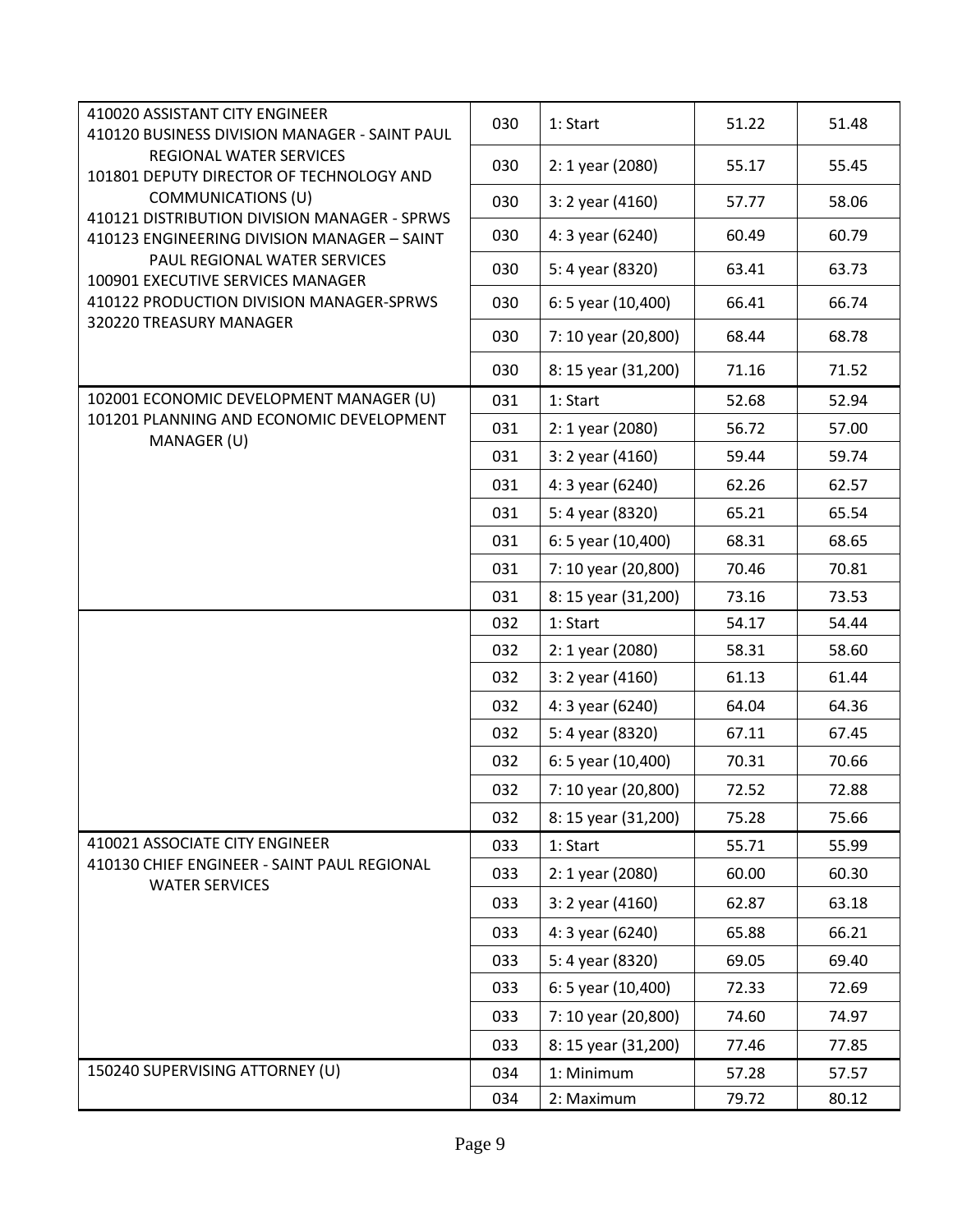| 101401 DEPUTY CITY ATTORNEY (U) | 035 | 1: Minimum          | 58.94 | 59.23 |
|---------------------------------|-----|---------------------|-------|-------|
|                                 | 035 | 2: Maximum          | 82.01 | 82.42 |
|                                 | 039 | 1: Start            | 65.94 | 66.27 |
|                                 | 039 | 2: 1 year (2080)    | 71.11 | 71.47 |
|                                 | 039 | $3:2$ year (4160)   | 74.51 | 74.88 |
|                                 | 039 | 4: 3 year (6240)    | 78.09 | 78.48 |
|                                 | 039 | 5: 4 year (8320)    | 81.91 | 82.32 |
|                                 | 039 | 6: 5 year (10,400)  | 85.81 | 86.24 |
|                                 | 039 | 7: 10 year (20,800) | 88.53 | 88.97 |
|                                 | 039 | 8: 15 year (31,200) | 91.94 | 92.40 |

# **BENEFITS:**

## **VACATION**

Effective January 1, 2009, in each calendar year, each full-time employee shall be granted vacation according to the following schedule:

Years of Service Days of Vacation Less than 8 years 15 days (.0577) After 8 years thru 15 years 22 days (.0847) After 15 years 26 days (.1000)

Employees who work less than full-time shall be granted vacation on a pro rata basis.

For the purposes of this article qualifying years shall be determined based on original employment date.

An employee who is eligible to receive compensation for unused vacation and is eligible for severance pay at the time of separation from the City, the City will contribute 100% of the full amount of such vacation payment to a post-employment health savings plan (PEHSP) in lieu of any cash payment to the employee. (See Article 14.3 (1).

## **SICK LEAVE ACCRUAL**

Sick leave accrual shall accumulate at the rate of .0462 of a working hour for each full hour on the payroll, excluding overtime. Twelve (12) days per year.

### **LIBRARY HOLIDAYS**

For all employees assigned to the Library, the Day after Thanksgiving shall be considered a normal work day, and Christmas Eve shall be recognized and observed as a paid minor holiday.

### **HOLIDAY ELIGIBILITY**

In order to be eligible for a holiday with pay, an employee must be employed as of the date of the holiday and be in paid status for that pay period. "Paid Status" for holiday eligibility includes time worked, vacation time, sick leave or other paid leave. It is further understood that neither temporary nor other employees, not heretofore eligible, shall receive holiday pay.

### **VOLUNTARY LEAVE**

A full-time employee may be granted up to four hundred eighty (480) hours of voluntary leave-of-absence without pay during the fiscal year.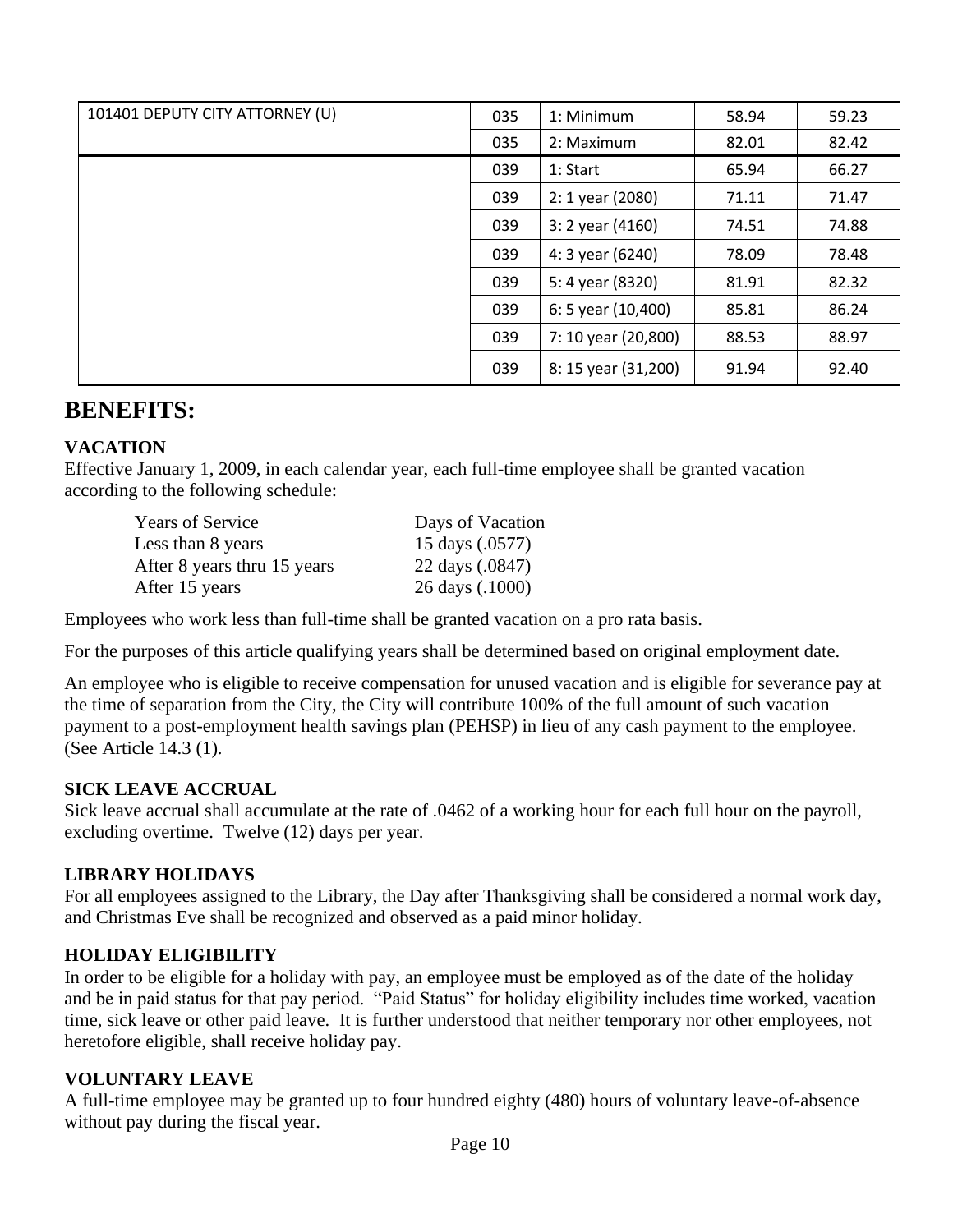## **FUNERAL LEAVE**

In addition to the leave allowed under Civil Service Rule 20.B.4, any employee who has accumulated sick leave credits, as provided in the Civil Service Rules, may be granted one (1) day of such leave to attend the funeral of the employee's grandparent or grandchild.

## **SEVERANCE PAY**

15 years of consecutive service at the time of separation.\* The employee must have accumulated a minimum of 80 days of sick leave credits at the time of his/her separation from city service. Except in the case of layoff or compulsory retirement, the employee must give at least two (2) weeks' notice to the City of their separation date.

Except in the case of lay-off or compulsory retirement, the employee must provide at least two (2) weeks prior notice to the City of their separation date.

Effective **January 1, 2019**, employees shall be eligible for severance pay based on the following schedule.

| <b>Unused Hours of Sick Leave</b> | <b>Severance</b> |
|-----------------------------------|------------------|
| $640 - 1,799$                     | \$12,500         |
| $1,800$ or more                   | \$15,000         |

Effective **January 1, 2022**, employees shall be eligible for severance pay based on the following schedule.

| <b>Unused Hours of Sick Leave</b> | <b>Severance</b> |
|-----------------------------------|------------------|
| $1,000 - 1,299$                   | \$12,500         |
| $1,300 - 1,499$                   | \$15,000         |
| $1,500$ or more                   | \$17,000         |

An employee hired prior to January 1, 202, may make a one-time irrevocable election to remain covered under the severance program in effect for employees who separate on or before December 31, 2021, provided the employee gives written notice to the Employer on or before December 31, 2021.

\* Employment with the Independent School District No. 625 will not be counted toward the service requirement for employees hired after October 1, 1997 toward the years of service for severance eligibility.

For any employee who is eligible to receive severance from the City under this Article, the City will contribute 105% of the full amount of their severance payment to a post-employment health plan in lieu of any cash payment to the employee.

Upon the death of an employee who meets all of the requirements set forth above, at the time of his/her death, payment of the severance pay allowed under these provisions shall be made to the employee's spouse, or if none, to the employee's estate.

If an employee is laid off pursuant to Section 6.3 and is eligible for severance pay, payment shall not be made until the employee's recall rights are terminated and the employment relationship is severed. If no severance is paid the employee is recalled, the employee's sick leave bank shall reflect the amount of sick leave available to the employee at the time of the layoff.

## **FLOATING HOLIDAYS**

**Effective January 1, 2010**, the floating holidays will be eliminated.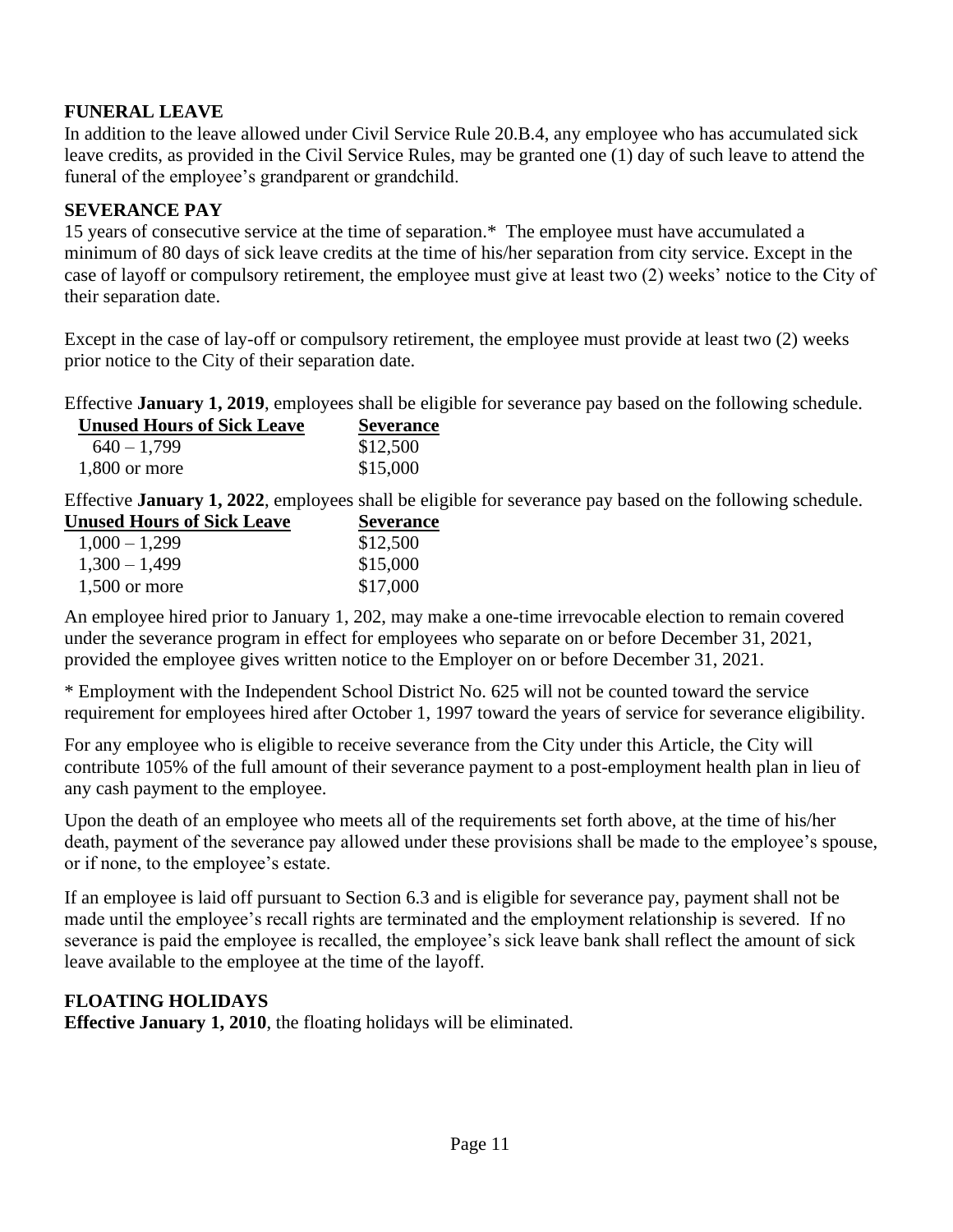## **2022 HEALTH INSURANCE**

Effective **January 2022**, for each eligible employee covered by this Agreement who is employed full-time and who selects City-provided employee health insurance coverage, the Employer agrees to contribute the following amounts per month:

## **Choice Passport Plan:**

2021 contributions plus eighty-two and one-half percent (82.5%) of the premium increase for 2022, after any plan design changes; employees shall be responsible for the 2021 employee contribution, plus seventeen and one-half percent (17.5%) of the premium increase for 2022, after any plan design changes.

Based on a 3.5% premium increase, this results in the following Employer contributions:

- **Single:** \$691.46 plus \$225 per quarter to be deposited in a VEBA account (plus an additional \$225 per quarter in a VEBA for completion of 2021 Wellness Program). Employee share: \$21.08 /month.
- **Family:** \$1632.66, plus \$135 per quarter to be deposited in a VEBA account (plus an additional \$225 per quarter in a VEBA for completion of 2021 Wellness Program). Employee share: \$227.72 /month.

## **Elect Plan:**

The lesser of the Employer's contribution for the Choice Passport Plan for 2022; or the actual cost of the Elect Plan premium. Employees shall be responsible for the difference between the monthly premium and the Employer's monthly contribution.

Based on a 3.5% premium increase for the Choice Passport Plan, this results in the following Employer contributions:

- **Single:** \$663.26, plus \$225 per quarter to be deposited in a VEBA account (plus an additional \$225 per quarter in a VEBA for completion of 2021Wellness Program). Employee share: \$0.00/month.
- **Family:** \$1632.66 plus \$135 per quarter to be deposited in a VEBA account (plus an additional \$225 per quarter in a VEBA for completion of 2021 Wellness Program). Employee share: \$99.58 /month.

## **ACO Plan:**

The lesser of the Employer's contribution for the Choice Passport Plan for 2022; or the actual cost of the ACO Plan premium. Employees shall be responsible for the difference between the monthly premium and the Employer's monthly contribution.

Based on a 3.5% premium increase for the Choice Passport Plan, this results in the following Employer contributions:

**Single:** \$642.26, plus \$225 per quarter to be deposited in a VEBA account (plus an additional \$225 per quarter in a VEBA for completion of 2021 Wellness Program). Employee share: \$0.00/month.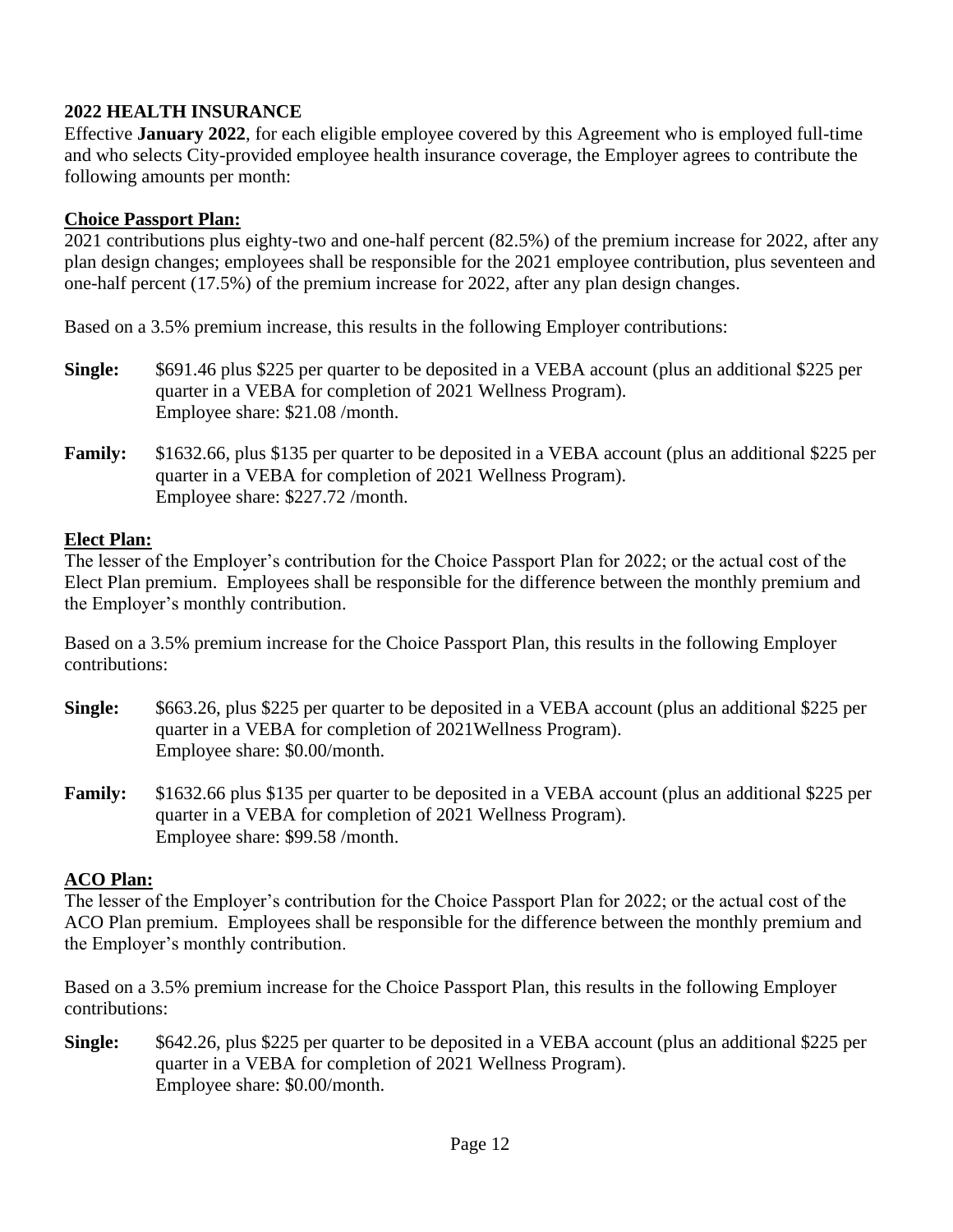## **2022 HEALTH INSURANCE (Continued)**

**Family:** \$1632.66, plus \$135 quarter to be deposited in a VEBA account (plus an additional \$225 per quarter in a VEBA for completion of 2021Wellness Program). Employee share: \$44.70/month.

### **Passport Copay Plan:**

Single: \$398.88 (Employee share: \$511.88/month)

Family: \$748.22 (Employee share: \$1640.80/month)

### **POST EMPLOYMENT HEALTH SAVINGS PLAN (PEHSP)**

Employees are eligible for a Post Employment Health Savings Plan (PEHSP) contribution by the Employer. Effective **January 1, 2020** (payable in April 2021) - \$1,200. (See Article 20 for eligibility requirements.)

### **SICK LEAVE CONVERSION**

If an employee has an accumulation of sick leave credits in excess of one hundred and eighty (180) days, he/she may convert any part of such excess to vacation at the rate of one-half days' vacation for each day of sick leave credit. No employee may convert more than twenty (20) days of sick leave in each calendar year under this provision. The approval of the employee's Department Head shall be required for any conversion request in excess of ten (10) days of sick leave.

### **VACATION SELL BACK**

An employee may also, at the discretion of the Department Head and additionally, limited by the availability of funds in the Department's Budget, sell up to five (5) days, or any portion thereof, of accrued and unused vacation once per year. Such election must be made in writing on or before December 1of each IRS payroll reporting year. If the employee elects to sell vacation, the payment for such sold vacation shall be made in a lump sum in the nearest full payroll period following the election date. The payment shall be in an amount equal to the number of hours sold times the employee's regular rate of pay in effect as of the date of such election.

### **SICK LEAVE USAGE**

In the case of a serious illness or disability of an employee's child, parent or household member, the head of the department shall grant leave with pay in order for the employee to care for or make arrangements for the care of such sick or disabled persons.

### **OVERTIME**

**Effective January 1, 2010**, employees represented by this bargaining unit are not eligible to accrue compensatory time. The City, as a public sector employer, will follow all applicable state and federal laws and regulations regarding FLSA-exempt public sector employees.

### **RECALL FROM LAYOFF**

Two years

## **LIFE INSURANCE**

\$50,000 for each eligible employee.